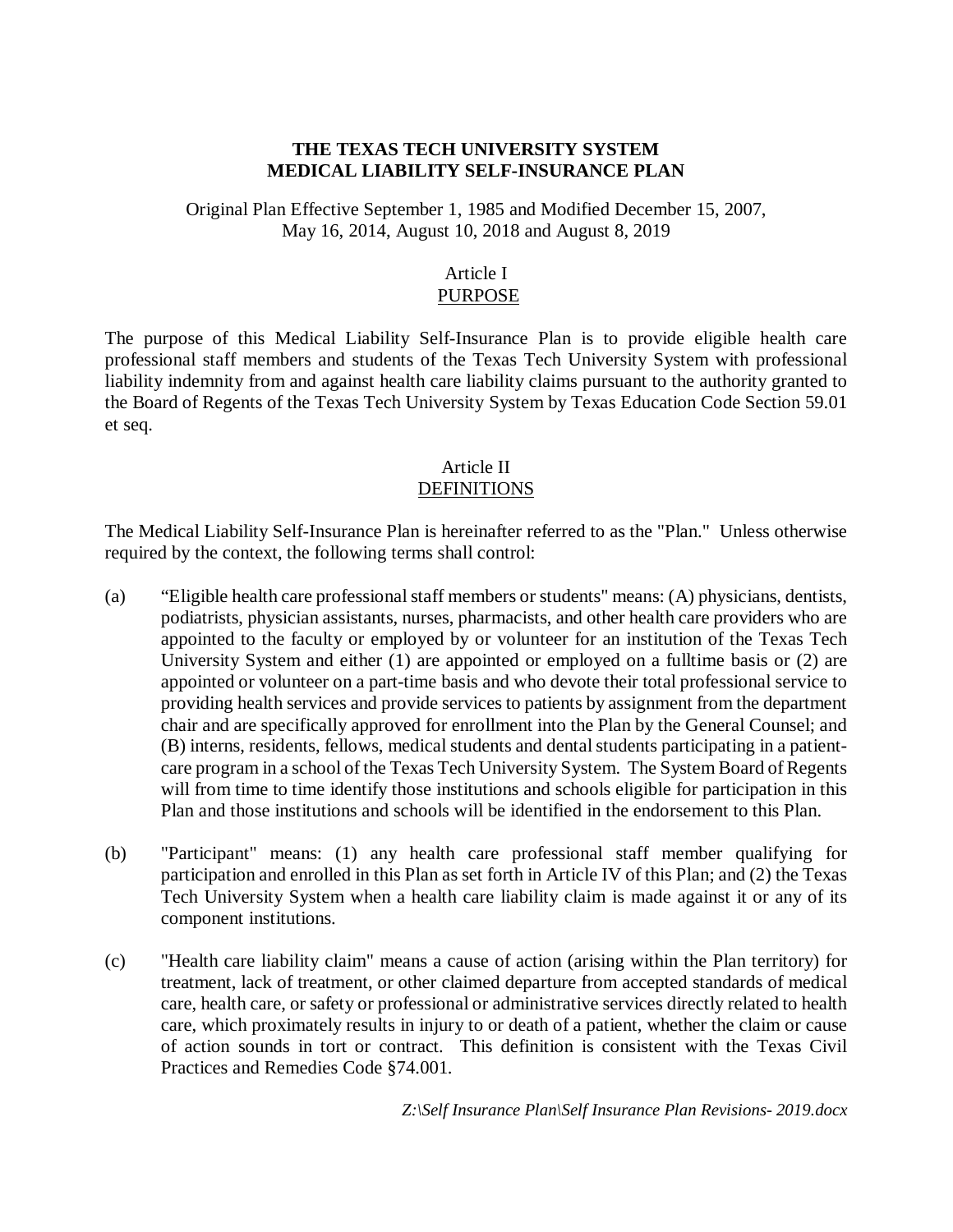- (d) "System" means the Texas Tech University System and any of its component institutions.
- (e) "Board" means the Board of Regents of the Texas Tech University System.
- (f) "Fund or Plan" means the Texas Tech University System Medical Liability Self-Insurance Plan established by the Board.
- (g) "Administrator" means the Chancellor of the Texas Tech University System.
- (h) "General Counsel" means the Vice Chancellor General Counsel of the Texas Tech University System.
- (i) "Damages" mean all damages, including damages for death, which are payable because of injury to which the Plan applies, but does not include exemplary or punitive damages.
- (j) "Coverage" means the health care liability indemnity and legal representation afforded participants by this Plan.
- (k) "Plan territory" means the United States of America, its territories or possessions.
- (l) "Annual period" or "annual enrollment period" means from September 1 to August 31 of each year.
- (m) "Covered activity" means any activity not excluded by the Plan.

## Article III APPLICABILITY OF PLAN PROVISION

The coverage afforded by this Plan is subject to the particulars, terms, conditions and limitations (including, but not limited to limits of liability) of this Plan and the interpretations by the Plan Administrator or his/her authorized representative.

## Article IV CONDITIONS FOR PARTICIPATION

Section 1. Application for Participation. Each person who is a health care professional staff member on the effective date of the Plan, and each person who becomes a health care professional staff member thereafter, shall be required to participate in the Plan and shall be given a copy of the Plan. As a condition of participation, each Participant shall complete and sign an application in such form as is prescribed by the Office of General Counsel evidencing the fact such person accepts and agrees to all the provisions of the Plan.

Section 2. Part-Time Health Care Professional Staff Members. Special authorization and enrollment into the Plan of part-time health care professional staff members paying a partial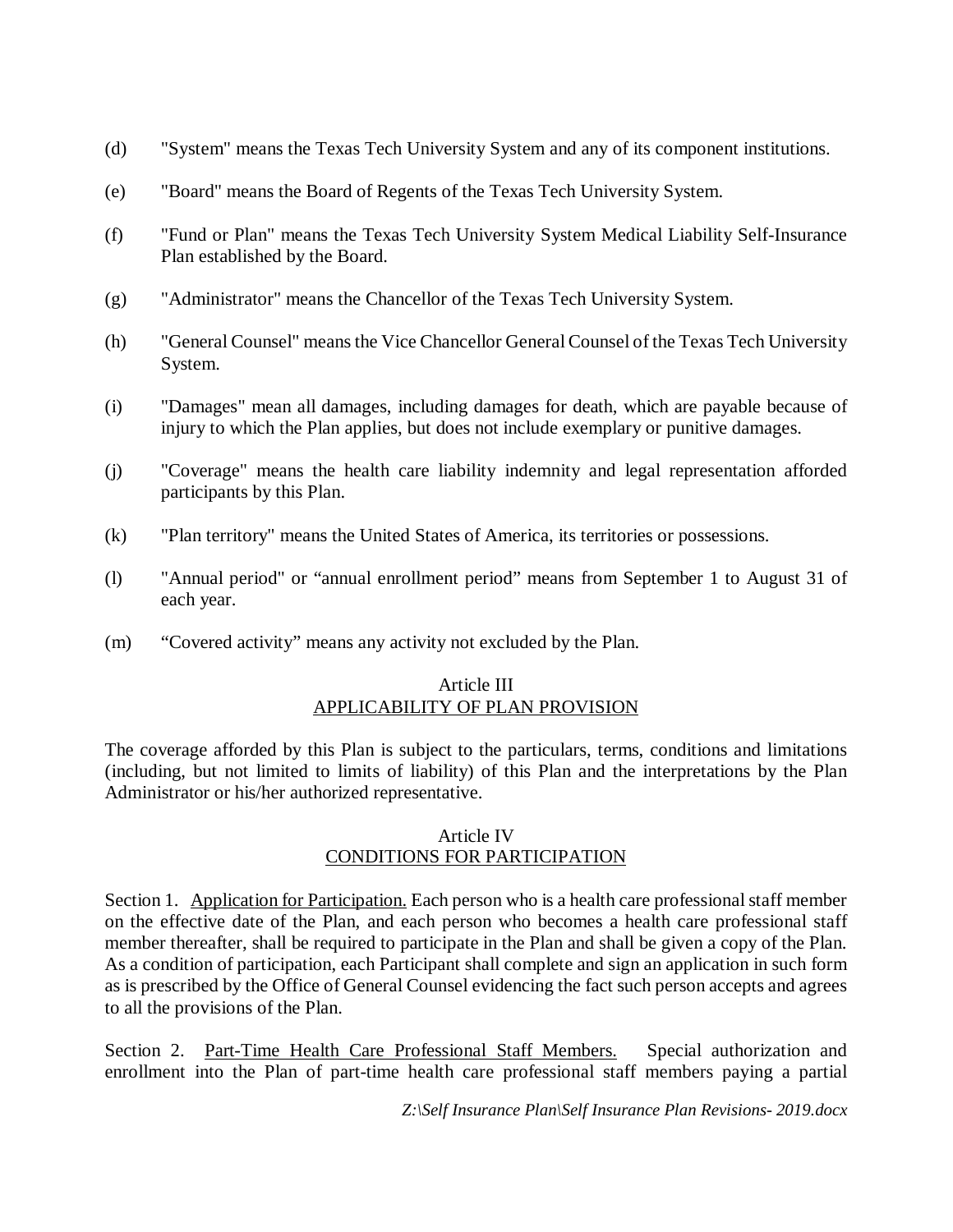premium must be specifically made by the General Counsel upon recommendation of a Dean of a School through the Office of General Counsel. This special authorization for less than 100% premium is to be made on a limited basis with a special need shown for such authorization and in no case will anyone be authorized to pay less than a 50% premium.

Section 3. Student Participation Fee. Each medical and dental student, as an additional condition of participation, must pay into the Fund a fee in such amount or amounts, and at such time or times, as set by the Board.

#### Article V COVERAGE OF PARTICIPANTS

Section 1. Payments on Behalf of Participants. The Plan will pay on behalf of each participant, from monies in the Fund, all sums up to the limits of liability coverage which the participant shall become legally obligated to pay as damages because of a health care liability claim arising from the exercise of the participant's employment, duties or training with a System institution, his or her profession, including service by the participant as a member of a formal accreditation or similar professional board or committee of a hospital or professional society provided any funds generated from the service are deposited into a System Medical Practice Income Plan. A student is in the exercise of training at such time or times when participating (with prior approval of the school where registered as a student) in a patient-care program of a duly accredited school under the direct supervision of a faculty member of the school conducting such program, but only during such time or times.

Section 2. Defense of Lawsuits. The System shall have the right and duty to defend any suit seeking damages (as described in Section 1 of this Article V) against a participant even if any of the allegations of the suit are groundless, false or fraudulent, and may make such investigation and settlement of any claim or suit as it deems necessary or expedient, but it shall not be obligated to pay any claim or judgment or to defend any suit after the applicable limit of the System's liability has been exhausted by payment of judgments or settlements, or monies in the Fund have been exhausted.

Section 3. Supplementary Payments. The System will pay from the Fund, in addition to the applicable limit of liability:

- (a) all expenses incurred by the System, all costs taxed against the participant in any suit defended by the System, and all interest on the entire amount of any judgment which accrues after entry of the judgment and before the System has paid or tendered or deposited in court that part of the judgment which does not exceed the limit of the System's liability;
- (b) premiums on appeal bonds required in any such suit, premiums on bonds to release attachments in any such suit for an amount not in excess of the applicable limit of liability of this Plan, but the System shall have no obligation to apply for or furnish any such bonds;
- (c) coverage for Plan Participants for Disciplinary and Licensing Actions which is limited to legal representation of the Plan Participant by an attorney in a proceeding brought against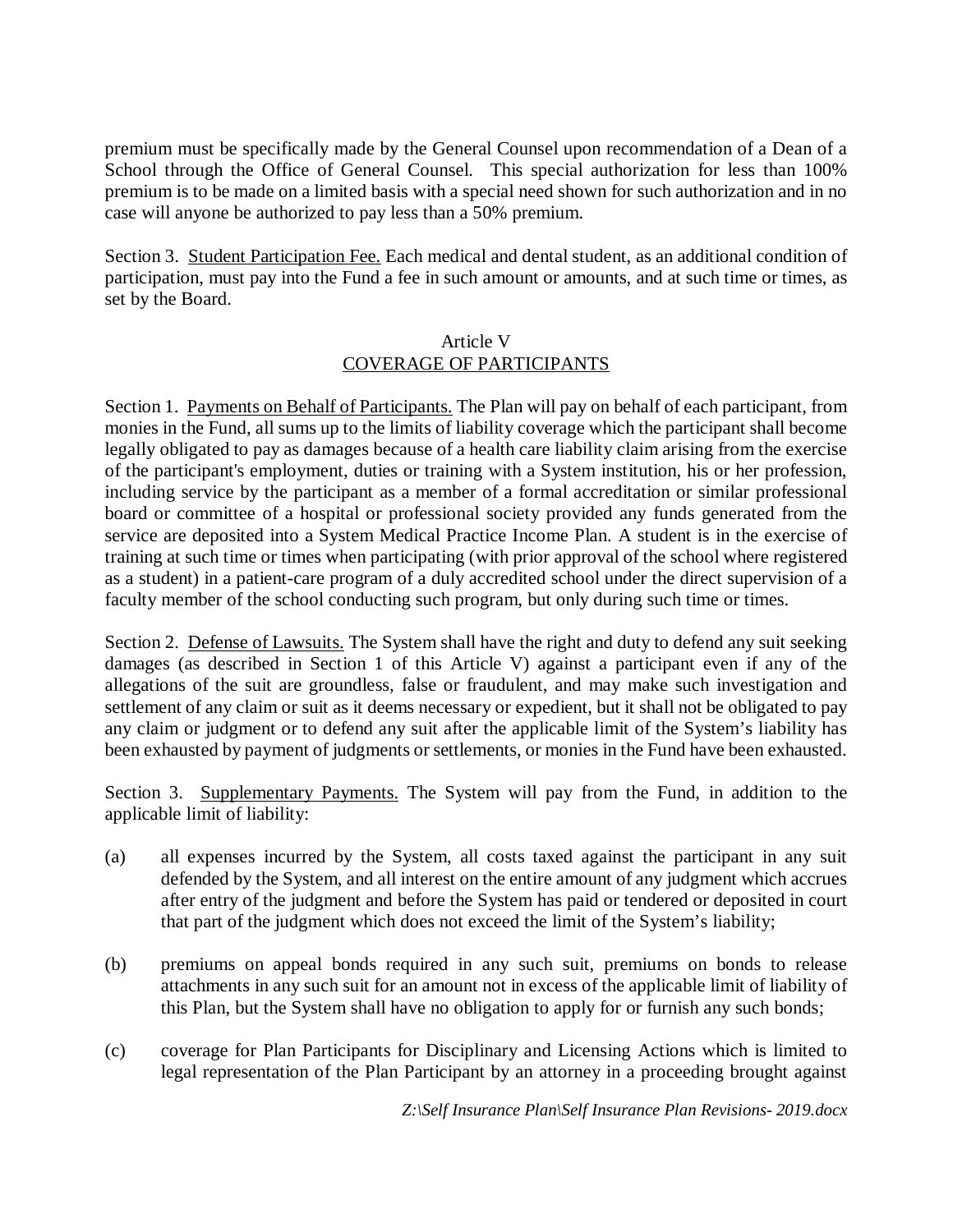the Plan Participant by the participant's licensing agency that arises from a covered activity, for costs and legal expenses in the amount of \$25,000 per single proceeding (and up to \$35,000 if the proceeding goes to the ISC – Informal Settlement Conference or other administrative hearing level and beyond) and \$100,000 per participant per annual enrollment period. This coverage is subject to the exclusions set forth in Section 4.

Section 4. Exclusions.

The System will not defend or indemnify a Participant for:

- (a) injury arising out of the performance by the Participant of any illegal, fraudulent, criminal or malicious act or omission;
- (b) any liability or indemnity obligation assumed by the Participant under a contract or agreement;
- (c) any claims or lawsuits alleging violation of state or federal laws relating to antitrust, fraud and abuse, anti-kickback, and illegal remuneration;
- (d) injury arising out of any sexual conduct of the Participant, including sexual harassment and sexual relations, including when intentionally or negligently done in connection with any professional service, act or omission, and regardless of whether such conduct is alleged to constitute negligence;
- (e) any injury caused while Participant is acting under the influence of alcohol or controlled substances or as a result of excessive use of therapeutic drugs;
- (f) any use, administration or prescription of any drug or pharmaceutical disapproved or not yet approved by the U.S. Food and Drug Administration for treatment of human beings unless such has been approved by the Institutional Review Board of the institution where used, administered or prescribed;
- (g) any liability arising out of any professional or licensed service, act or omission outside the scope of Participant's employment within the System, including professional services performed for fees, salaries or other compensation not part of the Participant's employment within the System;
- (h) injury to any employee or applicant for employment or patient based upon actual or alleged discrimination based on race, religion, color, sex, national origin, age, veteran status, or disability;
- (i) any fines, penalties or costs assessed against a Participant by the Participant's licensing board as a result of a Disciplinary and Licensing Action;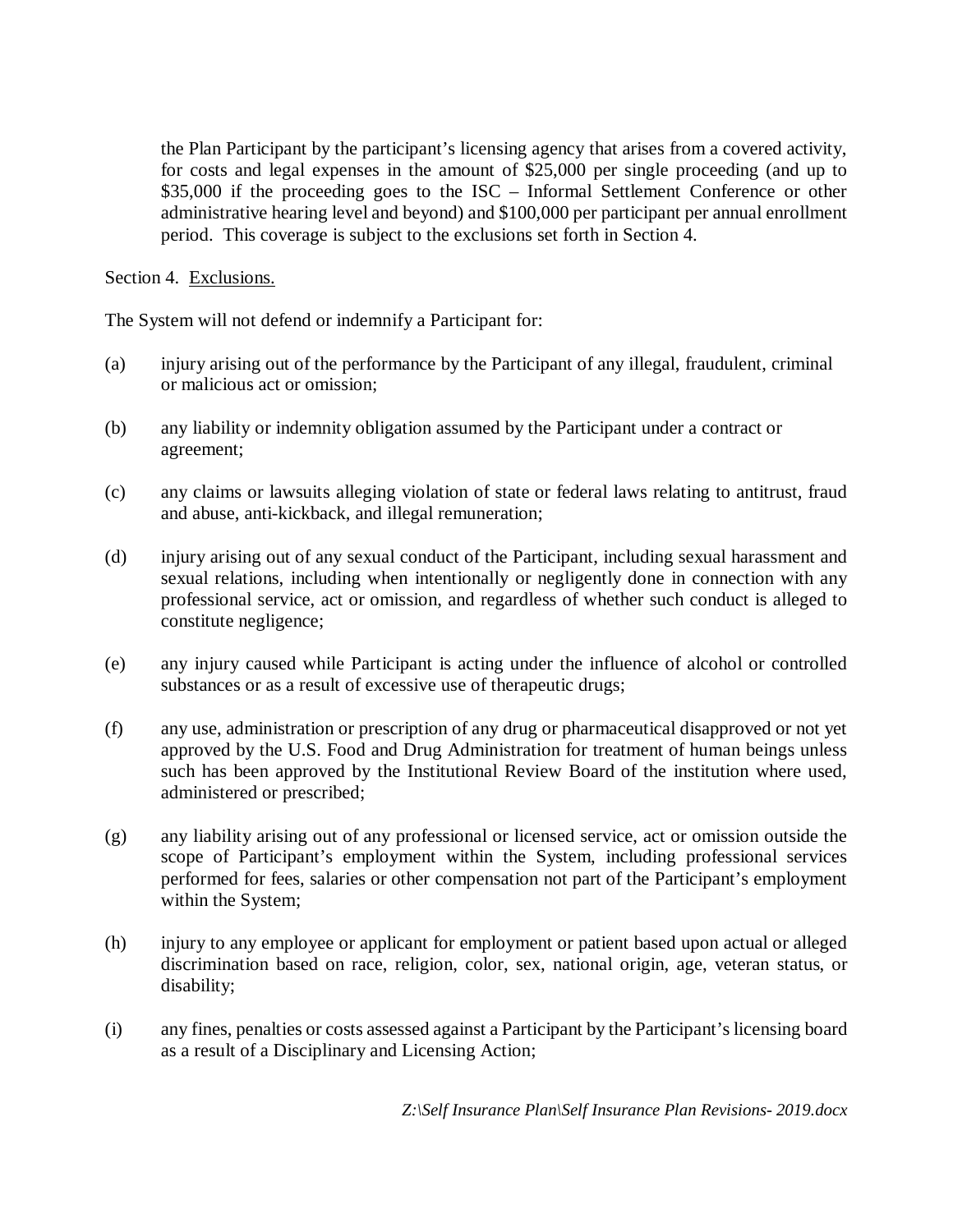(j) any costs associated with Participant's licensing application or renewal that does not arise from the provision of health care.

# Article VI LIMITS OF LIABILITY

The limit of liability stated in the schedule below as applicable to "each claim" is the limit of the System's liability for all damages because of each claim or suit covered by the Plan. The limit of liability stated in the schedule below as "annual aggregate per participant" is, subject to the above provision respecting "each claim", the total limit of the System's liability under this Plan for all damages because of all health care liability claims against any one participant in any one annual period.

Limits of liability schedule:

| <b>Staff Physicians and Dentists</b>           | \$400,000 each claim                             |
|------------------------------------------------|--------------------------------------------------|
|                                                | \$1,200,000 annual aggregate per participant     |
| <b>Other Licensed Healthcare Professionals</b> | \$200,000 each claim                             |
|                                                | \$600,000 annual aggregate per participant       |
| Resident, Intern, or Fellow                    | \$100,000 each claim                             |
|                                                | \$300,000 annual aggregate per participant       |
| <b>Students</b>                                | $$25,000$ each claim                             |
|                                                | \$75,000 annual aggregate per participant        |
| <b>System Institutions</b>                     | \$250,000 liability set by Texas Tort Claims Act |

The above limits apply unless lower liability limits are set by law in the Texas Tort Claims Act, in which case the lower liability limits set by law apply.

Per Incident Limitation:

Liability shall be limited to \$1,000,000 per incident, regardless of the number of claimants or participants involved in an incident for claims filed prior to September 1, 2003, or \$300,000 per incident for claims filed after September 1, 2003.

## Article VII OTHER INSURANCE

Section 1. Coverage. When the participant has other insurance which is stated to be applicable to the loss on an excess or contingent basis, the amount of the System's liability under this policy shall not be reduced by the existence of such other insurance.

Section 2. Other Insurance. When both this Plan and other insurance apply to the loss on the same basis, whether primary, excess or contingent, the System shall not be liable under this Plan for a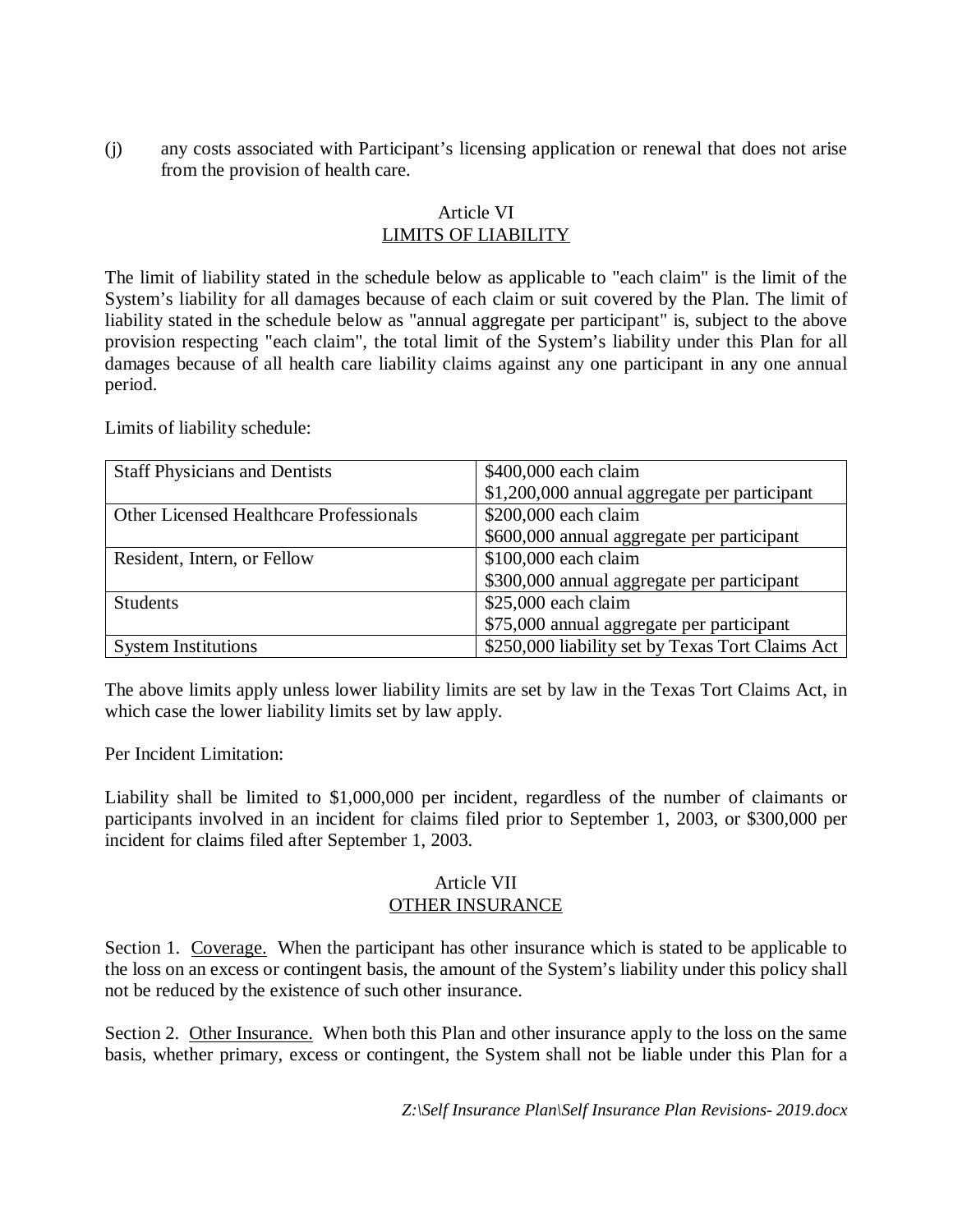greater proportion of the loss than that stated in the applicable contribution provision below:

- (a) Contribution by Equal Shares. If all of such other valid and collectible insurance provides for contribution by equal shares, the System shall not be liable for a greater proportion of such loss than would be payable if such insurer contributes an equal share until the share of each insurer equals the lowest applicable limit of liability under any one policy or the full amount of loss is paid, and with respect to any amount of loss not so paid, the remaining insurers then continue to contribute equal shares of the remaining amount of the loss until each such insurer has paid its limit in full or the full amount of the loss is paid.
- (b) Contribution by Limits. If any of such other insurance does not provide for contribution by equal shares, the System shall not be liable for a greater proportion of such loss than the applicable limit of liability under this Plan for such loss bears to the total applicable limit of liability of all valid and collectible insurance against such loss.

## Article VIII PARTICIPANT'S DUTIES IN THE EVENT OF OCCURRENCE, CLAIM, OR SUIT

Section 1. Notice of Occurrence. Upon the participant's becoming aware of an occurrence or incident involving an injury or death, or an alleged injury or death, to which this Plan applies, or may apply, written notice containing particulars sufficient to identify the participant and also obtainable information with respect to the time, place and circumstances, and the names and addresses of the patient and of available witnesses, shall be given by or for the participant to the Office of General Counsel as soon as practicable.

Section 2. Notice of Claim or Suit. If claim is made or suit is brought against the participant, the participant shall immediately forward to the Office of General Counsel/Professional Liability Division every demand, notice, summons, or other process received, in accordance with any administrative regulations for the Plan prescribed or approved by the Administrator.

Section 3. Cooperation by Participant. The participant shall cooperate with the System and upon the System's request, assist in making settlements in the conduct of suits, and in enforcing any right of contribution or indemnity against any person or organization who may be liable to the System because of injury with respect to which coverage is afforded under this Plan; and the participant shall attend hearings, depositions, mediations and trials and assist in securing and giving evidence and obtaining the attendance of witnesses. The participant shall not, except at participant's own costs, voluntarily make any payment, assume any obligation or incur any expense.

# Article IX MODIFICATION AND TERMINATION

Section 1. Rights of Participants. The Board may terminate the Plan at any time, or at any time or from time to time, may amend, alter or suspend the Plan in whole or in part, as to all persons eligible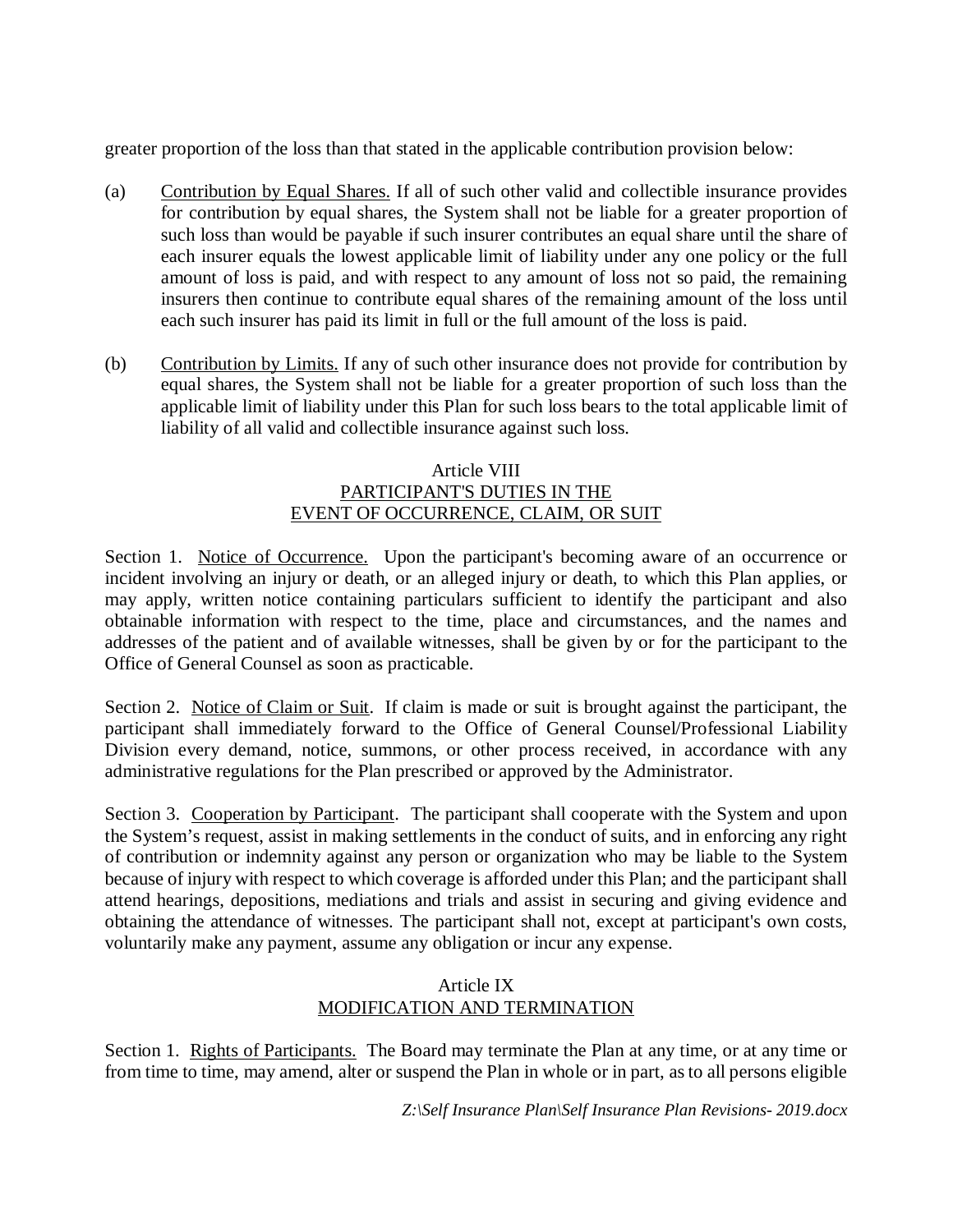to participate hereunder, or any class or group of such persons, provided such action shall not impair any rights accrued prior to the effective date of such termination, amendments, modifications, alterations or suspension. Any such termination, amendment, alteration or suspension shall be effective at such date as the Board may determine, but not earlier than sixty (60) days prior to the date on which the Board shall have given notice of such termination, amendment, alteration or suspension to the Administrator. The Administrator shall promptly give notice of any such termination, alteration or suspension to all participants affected.

Section 2. Termination in Event of Mandatory Participation in Other Indemnity or Insurance Programs. It is an express condition of the Plan that if the System is required by law, or by a collective bargaining or other agreement, to contribute toward another malpractice insurance plan or program providing professional liability insurance or indemnity benefits for a class or group of health care professional staff members, this Plan will terminate as to such class or group of health care professional staff members.

Section 3. Termination Upon Cessation of Health Care Professional Staff Employment. This Plan shall apply to a participant only so long as such participant remains qualified to participate in this Plan, provided that cessation of such participation shall not impair any rights accrued under this Plan prior to the effective date of such cessation of qualification.

Section 4. Benefits Terminable. All coverage of a participant under this Plan shall cease at once if the participant engages in any business or performs any act which, in the sole judgment of the Plan Administrator, is prejudicial to the interest of the System.

# Article X ACTION AGAINST UNIVERSITY

Section 1. Conditions precedent. No action shall lie against the System unless, as a condition precedent, there shall have been full compliance with all terms of this Plan, nor until the amount of the participant's obligation to pay shall have been finally determined either by judgment against the participant after actual trial, or by written agreement of the claimant and the Administrator.

Section 2. Third-party actions. Any person or organization who has secured such judgment or written agreement shall be entitled to recover under this Plan to the extent of the coverage afforded by this Plan. No person or organization shall have any right under this Plan to join the System as a party to any action against the participant to determine the participant's liability, nor shall the System be impleaded by the participant or his or her legal representative. Bankruptcy or insolvency of the participant or the participant's estate shall not relieve the System of any of its obligations.

# Article XI ADMINISTRATION OF PLAN

Section 1. Administration. The Plan shall be administered by the Administrator under the direction of the Board.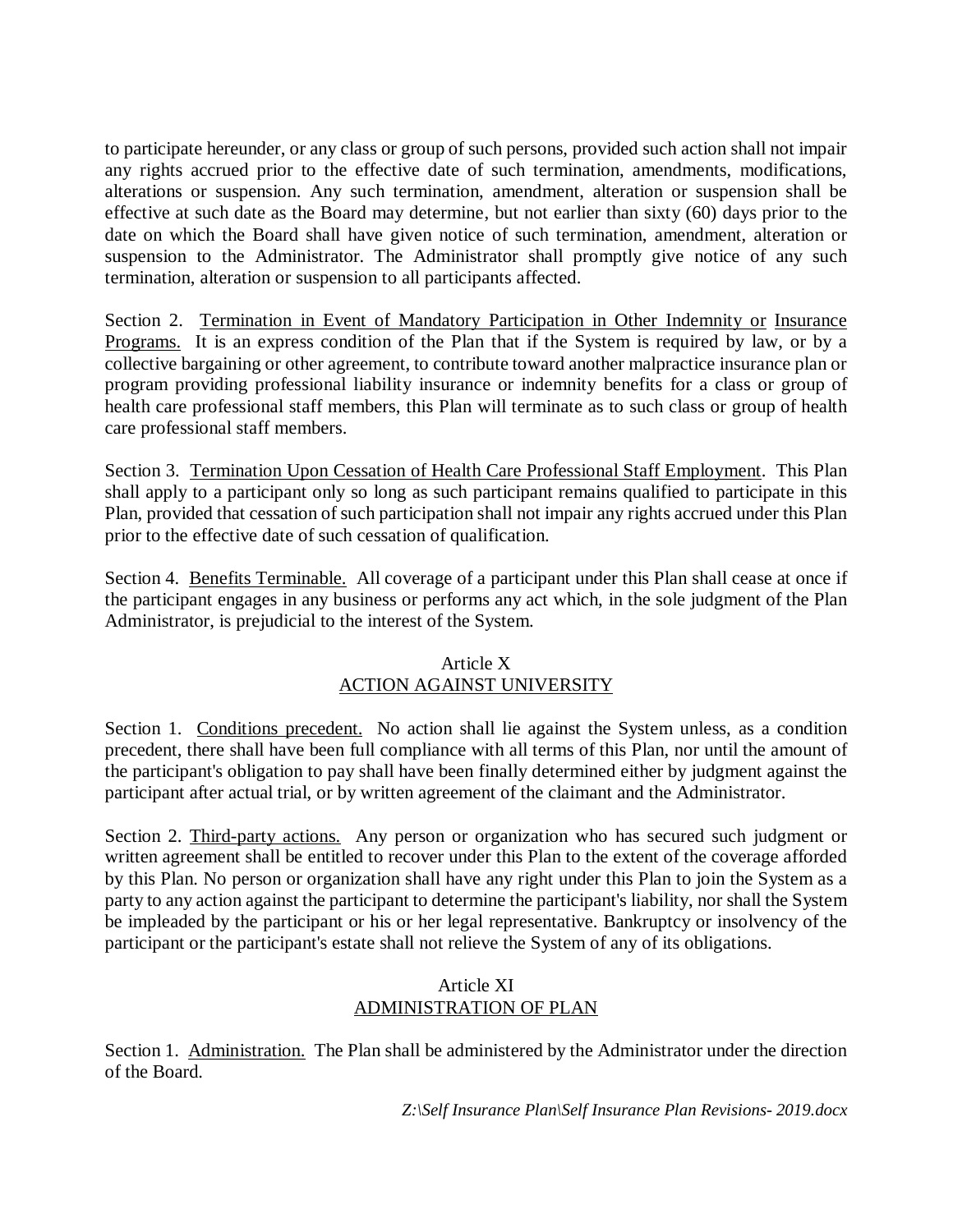Section 2. Administrative Regulations. The Administrator may from time to time prescribe regulations for the administration of this Plan provided that such regulations shall, in the opinion of the General Counsel, be consistent with the provisions of this Plan as it may be amended from time to time pursuant to Article IX of this Plan.

Section 3. Legal Interpretation. The text of this Plan shall control and the headings to the Articles, Sections, and paragraphs are for reference purposes only, and do not limit or extend the meaning of any of the Plan's provisions. The Plan shall be governed by and construed in accordance with the laws of the State of Texas. Any interpretation of the Plan by the General Counsel shall be conclusive as between the System and its member institution's employees and students, participating health care professional staff members, and retired or otherwise terminated participants, employees and students, and may be relied upon by the System and all parties in interest.

Section 4. Counsel and Settlement-Authority. Authority to employ counsel, approve attorney fees and expenses, and approve settlement of all claims, including litigation, shall rest with the General Counsel as required by any administrative regulations for the Plan.

# Article XII GENERAL PROVISIONS

Section 1. Subrogation. In the event of any payment under this Plan, the System shall be subrogated to all of the participant's rights of recovery thereof against any person or organization and the participant shall execute and deliver instruments and papers and do whatever else is necessary to secure such rights. The participant shall do nothing after loss to prejudice such rights.

Section 2. Changes. Notice to any agent or knowledge possessed by any agent or by any other person shall not effect a waiver or a change in any part of this Plan, or prohibit the System from asserting any right under the terms of this Plan; nor shall the terms of this Plan be waived or changed, except by written waiver or amendment duly approved by the Board.

Section 3. Declaration. By enrolling in this Plan, the participant agrees that the statements in participant's application to participate are agreements and representations, that the application has been accepted by the System in reliance upon the truth of such representations and that this Plan, and the application to participate, embody all agreements existing between participant and the System or any of its agents relating to this Plan and the coverage provided.

Section 4. Assignment. It is a condition of this Plan that no right or interest of any participant under this Plan shall be assignable in whole or in part.

Section 5. Employment Non-Contractual. The System's member institutions may terminate the employment, internship, residency, fellowship, or student-school relationship of any participant as freely and with the same effect as if this Plan were not in operation.

Section 6. Actions Against Participant. This Plan or its operation shall not in any way affect any claim or cause of action by the System against a participant for indemnity or contribution arising out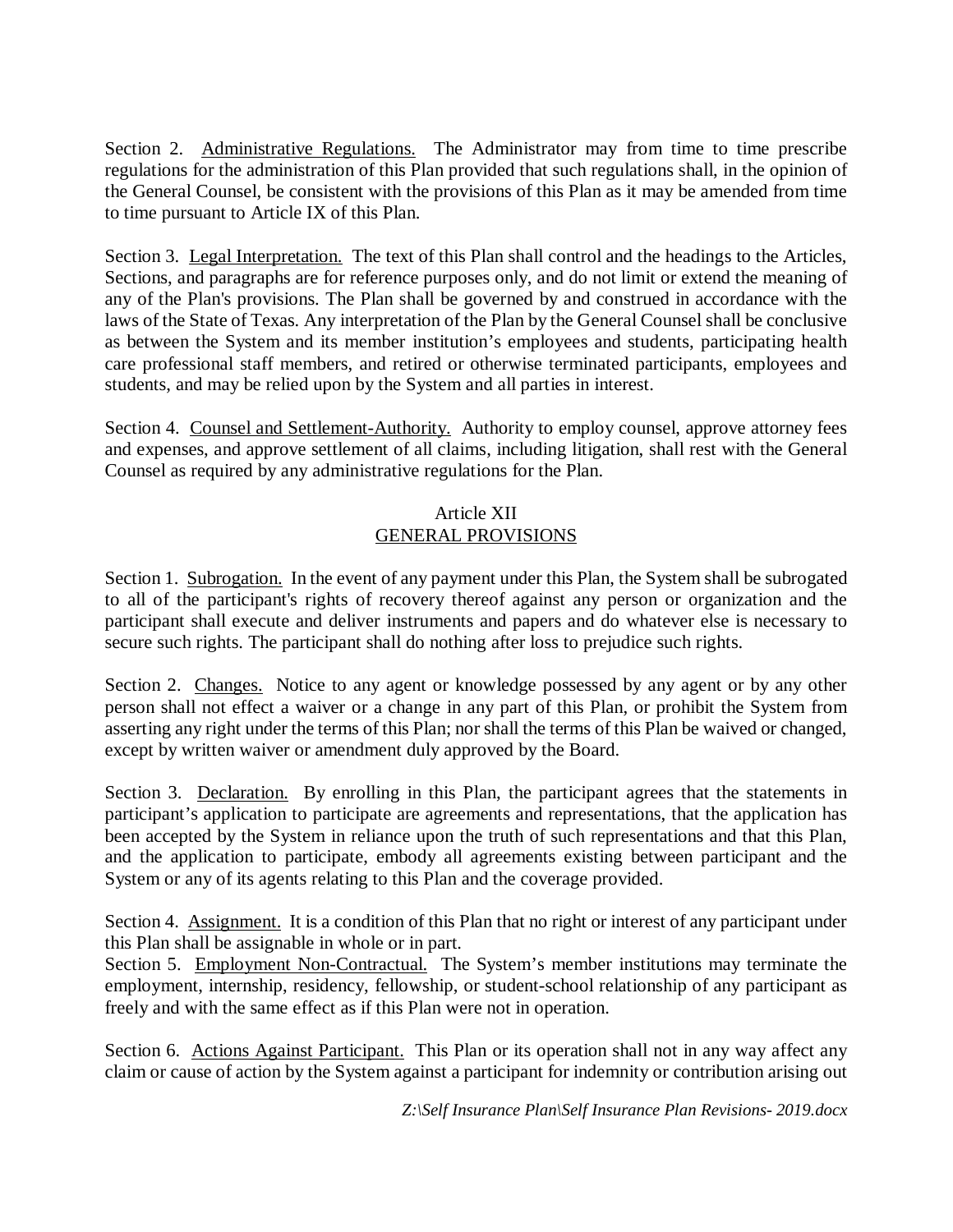of or incident to any health care liability claim.

Section 7. Concealment or Misrepresentation. This Plan shall be void as to any participant, if, whether before or after a claim or cause of action is asserted, such participant has willfully concealed or misrepresented any material fact or circumstance concerning any claim or cause of action covered by this Plan, or concerning this Plan or the interest of the participant, or in case of any fraud of false swearing by the participant relating to the Plan.

Section 8. Communications. All notices, reports and statements given, made, delivered or transmitted to a participant shall be deemed given, made, delivered or transmitted when: 1) delivered in person; 2) when mailed by first-class mail, postage prepaid, and addressed to the address last appearing on the books of the System's member institution; or 3) when sent to participant's known email address. A participant who changes address shall give written notice to the System of such change. Written directions, notices and other communications from participants to the System shall be mailed by first-class mail, postage prepaid, or delivered as follows:

Office of General Counsel/Self-Insurance Division Texas Tech University Health Sciences Center 3601 4th Street, Stop 6237 Lubbock, Texas 79430

Section 9. Effective Date. This revised Plan shall be effective August 8, 2019.

jlh Self-Insurance Plan Revisions - 2019